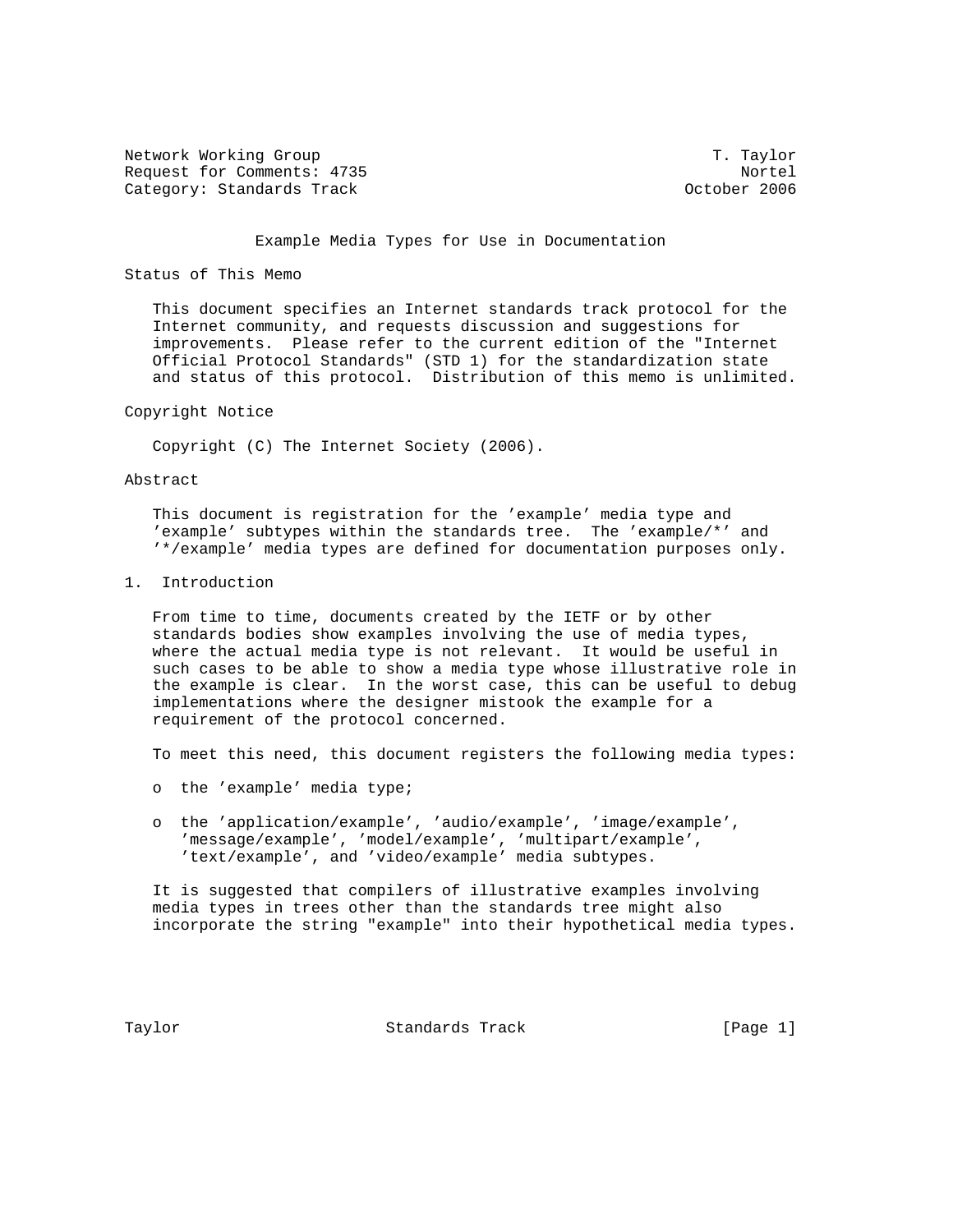2. Terminology

 The key words "MUST", "MUST NOT", "REQUIRED", "SHALL", "SHALL NOT", "SHOULD", "SHOULD NOT", "RECOMMENDED", "MAY", and "OPTIONAL" in this document are to be interpreted as described in [RFC2119].

3. Registration of the 'example' Media Type

 This section registers the 'example' media type in accordance with the requirements of RFC 4288.

Type name: example.

 Subtype name: any subtype may be used with the 'example' type. However, IANA MUST NOT register any subtypes for the 'example' media type.

Required parameters: as invented by the user.

Optional parameters: as invented by the user.

Encoding considerations: as invented by the user.

 Security considerations: The 'example' media type is defined for use in documentation only. It MUST NOT be implemented. Its appearance in real code could lead to unpredictable results and therefore open up security holes.

 Interoperability considerations: Any attempt to negotiate or send the 'example' media type is bound to lead to interoperability problems.

Published specification: this document.

Applications that use this media type: as invented by the user.

 Additional information: Magic number(s): not applicable. File extension(s): not applicable. Macintosh file type code(s): not applicable.

 Person & email address to contact for further information: ietf-types@iana.org.

Intended usage: LIMITED USE.

Taylor **Standards Track** [Page 2]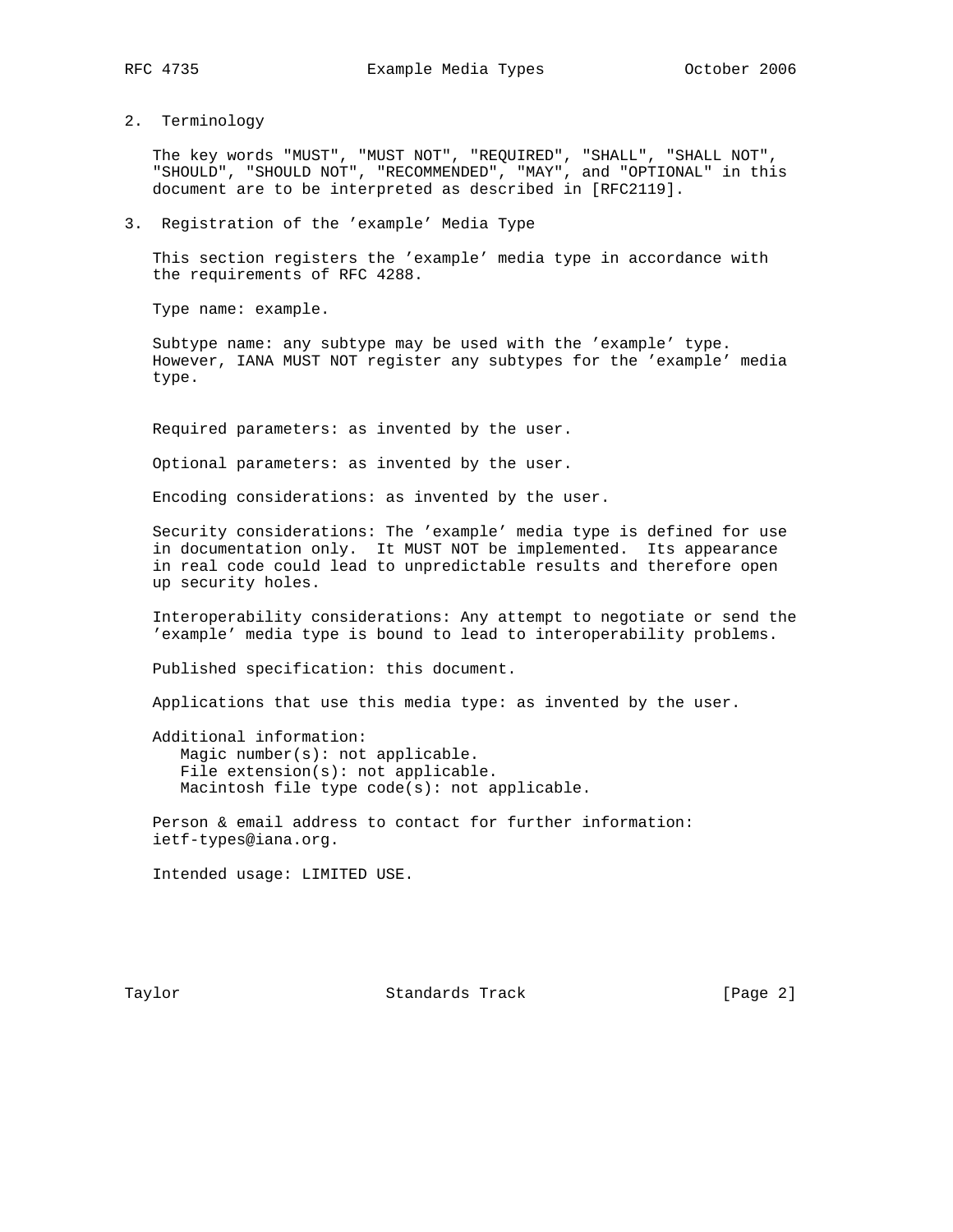Restrictions on usage: This type is intended only for use in documents providing examples involving specification of some media type, where the actual media type used is irrelevant.

Author: Internet Engineering Task Force

Change controller: Internet Engineering Task Force

4. Registration of the 'application/example', 'audio/example', 'image/example', 'message/example', 'model/example', 'multipart/example', 'text/example', and 'video/example' Subtypes

 This section registers 'example' media subtypes in accordance with the requirements of RFC 4288.

 Type name: 'application', 'audio', 'image', 'message', 'model', 'multipart', 'text', and 'video'.

Subtype name: 'example'.

 Required parameters: those required by the type and any others as invented by the user.

 Optional parameters: those offered by the type and any others as invented by the user.

Encoding considerations: as invented by the user.

 Security considerations: The 'example' media subtypes are defined for use in documentation only. They MUST NOT be implemented. Their appearance in real code could lead to unpredictable results and therefore open up security holes.

 Interoperability considerations: Any attempt to negotiate or send one of these 'example' media subtypes is bound to lead to interoperability problems.

Published specification: this document.

Applications that use this media type: as invented by the user.

 Additional information: Magic number(s): not applicable. File extension(s): not applicable. Macintosh file type code(s): not applicable.

 Person & email address to contact for further information: ietf-types@iana.org.

Taylor **Standards Track** [Page 3]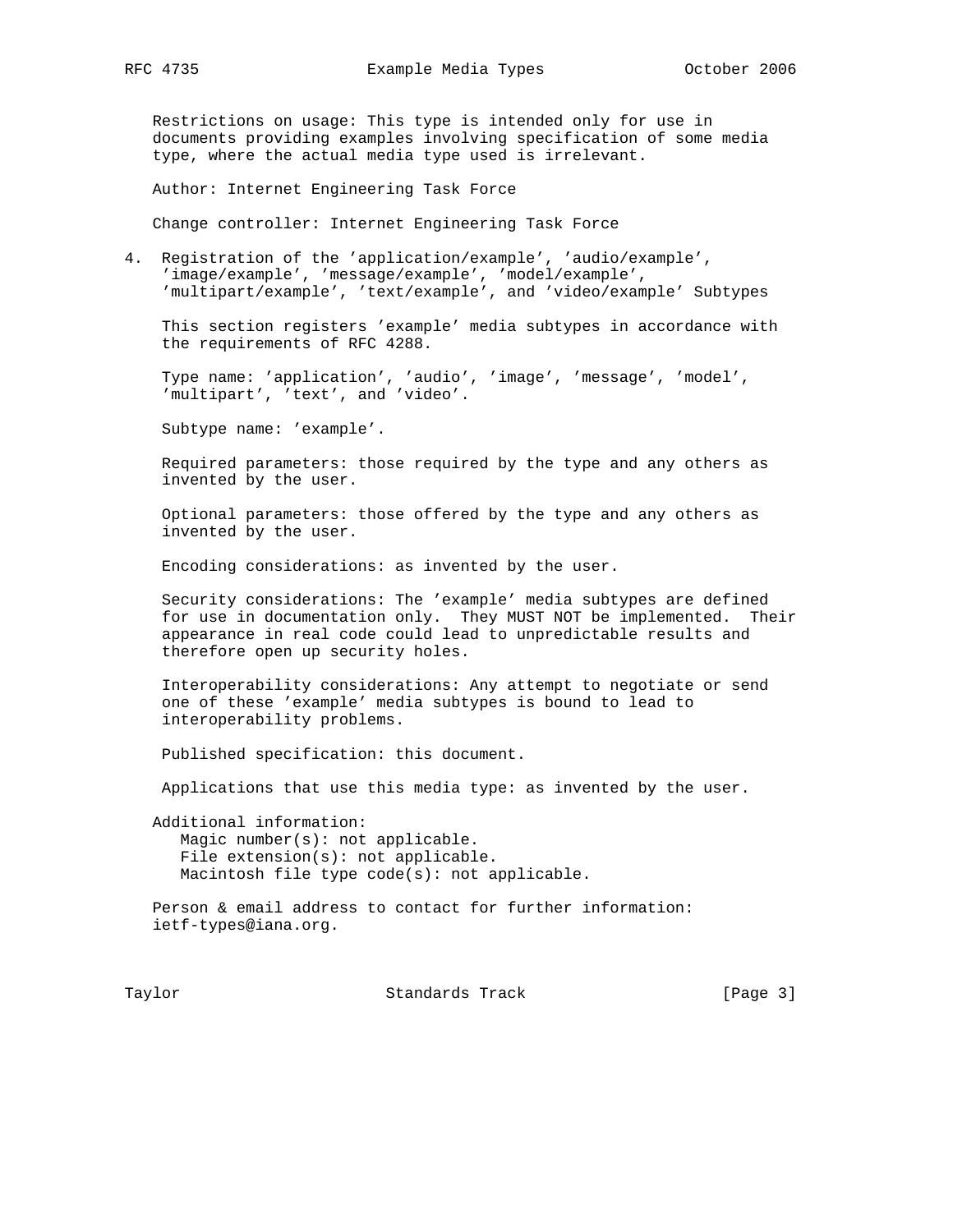Intended usage: LIMITED USE.

 Restrictions on usage: These subtypes are intended only for use in documents providing examples involving specification of some subtype of the given media type, where the actual subtype used is irrelevant.

Author: Internet Engineering Task Force

Change controller: Internet Engineering Task Force

5. Security Considerations

 The 'example' media type and subtypes are defined for use in documentation only. They MUST NOT be implemented. Any attempt to implement them in real code could lead to unpredictable results and thus potentially open up security holes.

6. IANA Considerations

 This document specifies and registers the 'example' media type and the 'application/example', 'audio/example', 'image/example', 'message/example', 'model/example', 'multipart/example', 'text/example', and 'video/example' subtypes.

7. Acknowledgements

 This document sprang from Magnus Westerland's expression of need and Rod Walsh's support and suggestions for generalization. Warnings against implementation in the Security Considerations and Interoperability Considerations sections and the 'multipart/example' subtype were added at John Klensin's suggestion. Some editing touchups and strengthening of the language in the Security Considerations section were done in response to the Gen-ART reviewer, Sharon Chisholm.

- 8. Normative References
	- [RFC2119] Bradner, S., "Key words for use in RFCs to Indicate Requirement Levels", BCP 14, RFC 2119, March 1997.
	- [RFC4288] Freed, N. and J. Klensin, "Media Type Specifications and Registration Procedures", BCP 13, RFC 4288, December 2005.

Taylor **Standards Track** [Page 4]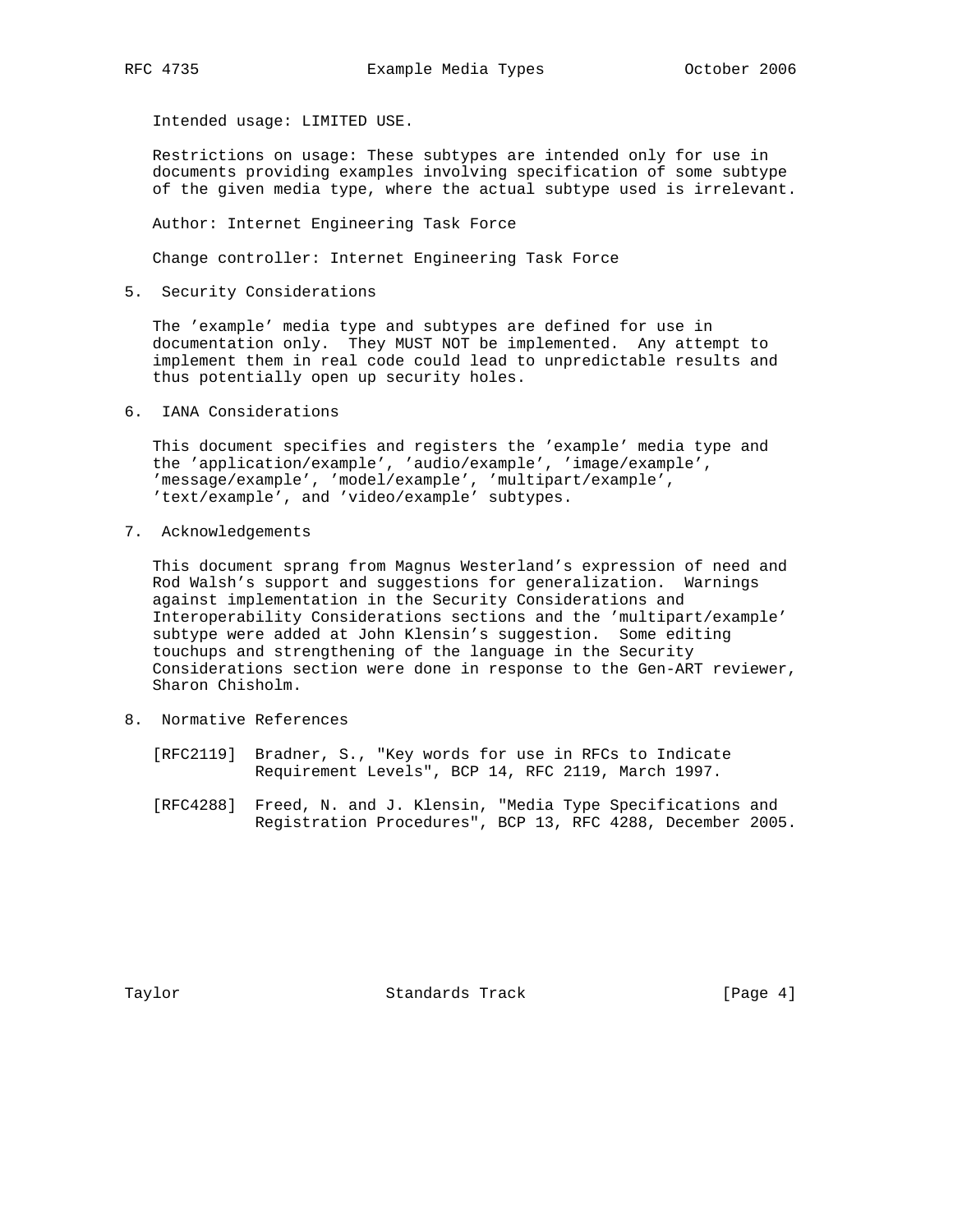Author's Address

 Tom Taylor Nortel 1852 Lorraine Ave Ottawa, Ontario K1H 6Z8 Canada

EMail: taylor@nortel.com

Taylor **Standards Track** [Page 5]